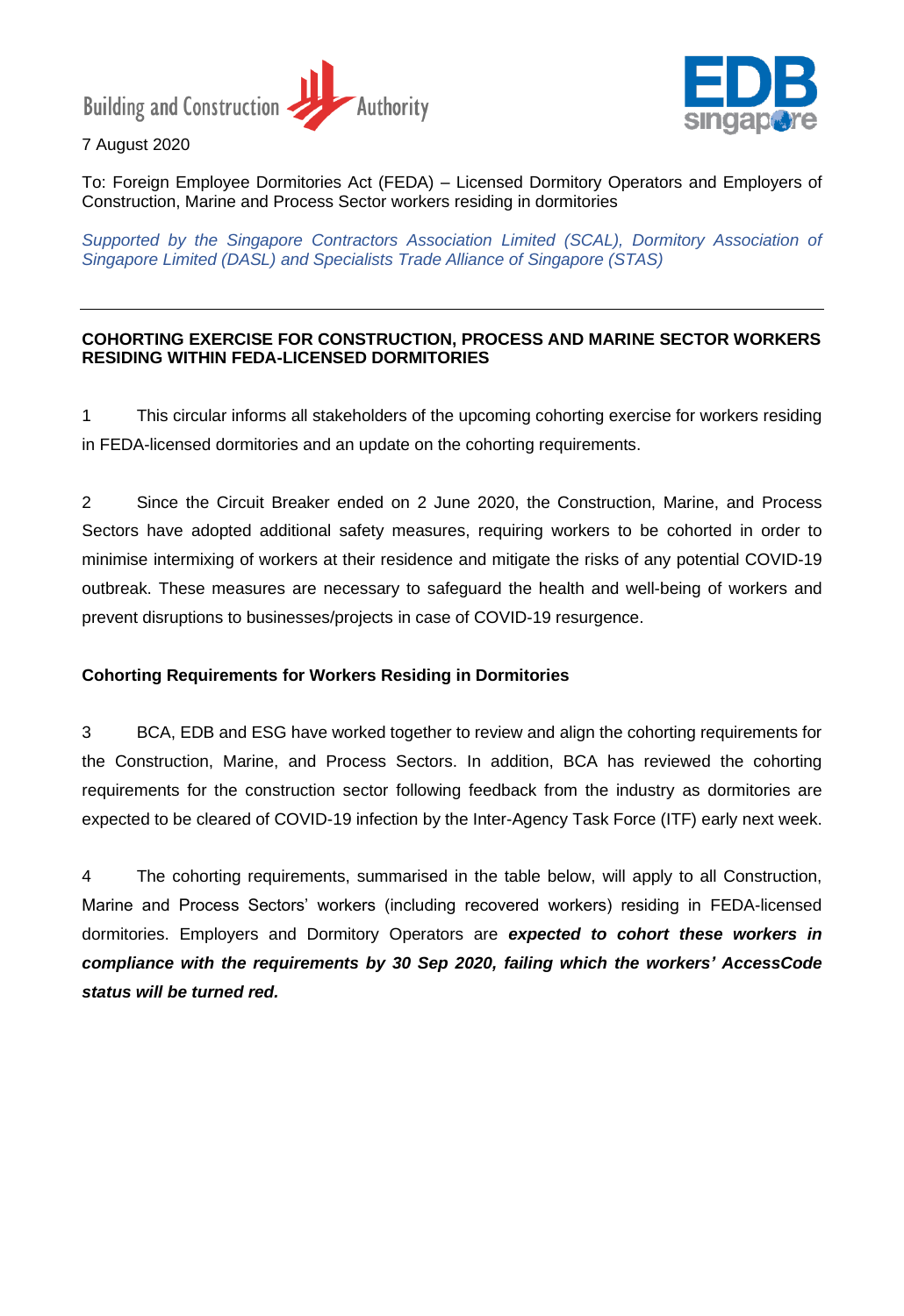| <b>Worker Type</b>                                                                               | <b>FEDA-licensed</b><br><b>Current</b><br>dormitories<br><b>Cohorting</b><br><b>Requirement</b>                                                                                                                                                                | <b>Revised</b><br>dormitories<br><b>FEDA-licensed</b><br><b>Cohorting Requirement</b>                                                                                                                                                                                                                                                                             |
|--------------------------------------------------------------------------------------------------|----------------------------------------------------------------------------------------------------------------------------------------------------------------------------------------------------------------------------------------------------------------|-------------------------------------------------------------------------------------------------------------------------------------------------------------------------------------------------------------------------------------------------------------------------------------------------------------------------------------------------------------------|
| <b>Construction</b><br><b>Sector</b><br><b>Site-Based</b><br><b>Workers (Full</b><br>Time)       | Workers working at the same<br>project site to be housed at the<br>same floor or block                                                                                                                                                                         | Workers working at the same project site<br>to be housed in the same room, and in<br>adjacent rooms if the workers<br>are<br>occupying more than one room.<br>Otherwise, workers employed by the same<br>firm to be housed in the same room, and in<br>adjacent rooms if the workers are<br>occupying more than one room. Limited to<br>1 employer for each room. |
| <b>Construction</b><br><b>Sector</b><br><b>Site-Based</b><br><b>Workers (Short</b><br>Term $[1]$ | Workers employed by the same<br>firm to be housed in the same<br>room. Limited to 1 employer for<br>each room.                                                                                                                                                 | Workers employed by the same firm to be<br>housed in the same room, and in adjacent<br>rooms if the workers are occupying more<br>than one room. Limited to a maximum of 2<br>employers housed within each room [2].                                                                                                                                              |
| <b>Construction</b><br><b>Sector</b><br><b>Non Site-Based</b><br><b>Workers</b>                  | Workers employed by the same<br>firm to be housed in the same<br>room. Limited to 1 employer for<br>each room.                                                                                                                                                 | Workers employed by the same firm to be<br>housed in the same room, and in adjacent<br>rooms if the workers are occupying more<br>than one room. Limited to a maximum of 2<br>employers housed within each room [2].                                                                                                                                              |
| <b>Process</b><br>and<br><b>Marine Sectors</b>                                                   | Workers belonging to the same<br>team (i.e. by discrete projects,<br>shifts or trades) to be housed in<br>the same room.<br>Otherwise, workers employed<br>by the same firm to be housed in<br>Limited<br>the<br>same<br>room.<br>to 1 employer for each room. | Workers belonging to the same team (i.e.<br>by discrete projects, shifts of trade) to be<br>housed in the same room.<br>Otherwise, workers employed by the same<br>firm to be housed in the same room.<br>Limited to a maximum of 2 employers<br>housed within each room [3].                                                                                     |

[1] Workers who work for less than 6 weeks at the project site within a 3-month window

[2] Employers who do not employ enough part-time construction site-based workers or non-construction sitebased workers and are unable to occupy a room fully may opt to share the room with workers from another employer with similar worker type (i.e. part-time construction site-based, non-construction site-based)

[3] Employers who do not employ enough workers to occupy a full room can opt to share a room with another employer who has workers of the same type (Marine / Process account workers).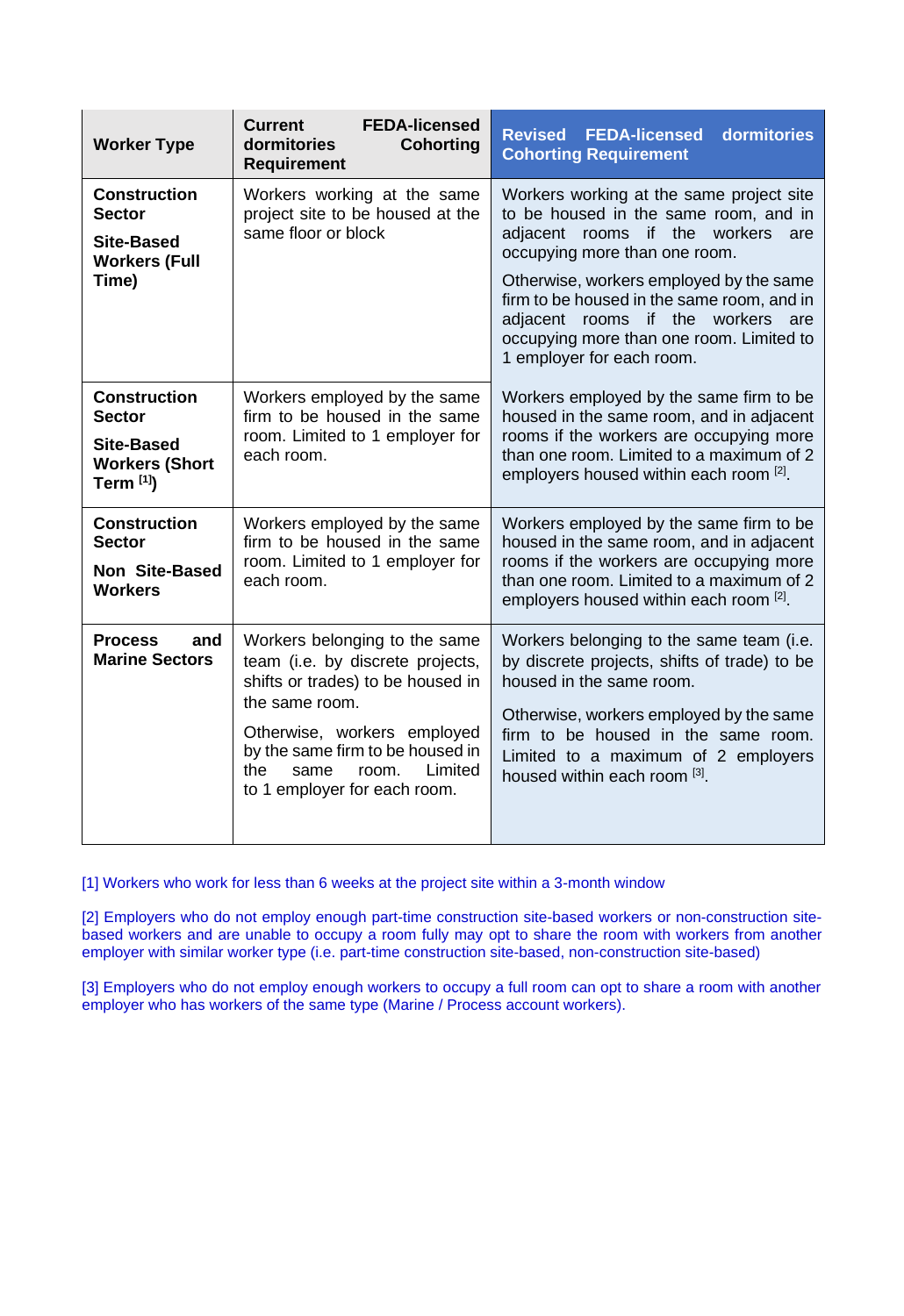5 We recognise that the cohorting exercise will take some time to complete. In the meantime, *workers with green AccessCode can leave the dormitories for work.* However, employers are to take *extra precaution in reminding and ensuring their workers practise safe living and distancing measures at work sites and dormitories during the transition and after the cohorting exercise.* 

6 Employers/Project Teams who have not received approval to restart operations or increase their worker manning levels are reminded to submit their applications to the respective authorities before deploying their workers at worksites.

- a. For Marine and Process Sectors: Application processes can be found at the Gobusiness Portal [\(https://covid.gobusiness.gov.sg/safemanagement/sector/\)](https://covid.gobusiness.gov.sg/safemanagement/sector/).
- b. For Construction Sector: Application to perform works and deploy workers at construction site can be found at [https://www1.bca.gov.sg/COVID-19/applying-for-restart.](https://www1.bca.gov.sg/COVID-19/applying-for-restart)

### **Co-development and Co-delivery of the Cohorting Implementation Plan**

7 BCA/EDB, supported by MOM/ITF, have set up a coordinating centre to work with individual Dormitory Operators, as well as their tenants, to co-develop and co-deliver a cohorting implementation plan unique to each dormitory's condition. The list of key contact information to BCA, EDB and individual dormitories can be found in Annex B.

8 Employers and Dormitory Operators must play a proactive role and work together for the exercise to be completed in a smooth and timely manner. The roles and steps undertaken by employers and dormitory operators are outlined in Annex A. Importantly, employers need to provide full support to facilitate Dormitory Operators' movement of their workers by:

- a. Communicating to workers that they must cooperate with the FEDA-licensed dormitory operators throughout the exercise (including packing up their belongings and clearing up their existing rooms prior to the shift).
- b. Providing workers' information or project details promptly;
- c. Appointing a Point-of-Contact (POC) to liaise and coordinate with BCA/EDB and the FEDA-licensed dormitories operators on the cohorting operations;

9 For the latest updates from BCA, companies can visit BCA's COVID-19 webpage [\(www1.bca.gov.sg/COVID-19\)](file:///C:/Users/bca_eeleng/AppData/Local/Microsoft/Windows/INetCache/Content.Outlook/8NWCDXU4/www1.bca.gov.sg/COVID-19) and subscribe to BCA's channel on the Telegram app [\(t.me/BCASingapore\)](file:///C:/Users/bca_eeleng/AppData/Local/Microsoft/Windows/INetCache/Content.Outlook/8NWCDXU4/t.me/BCASingapore).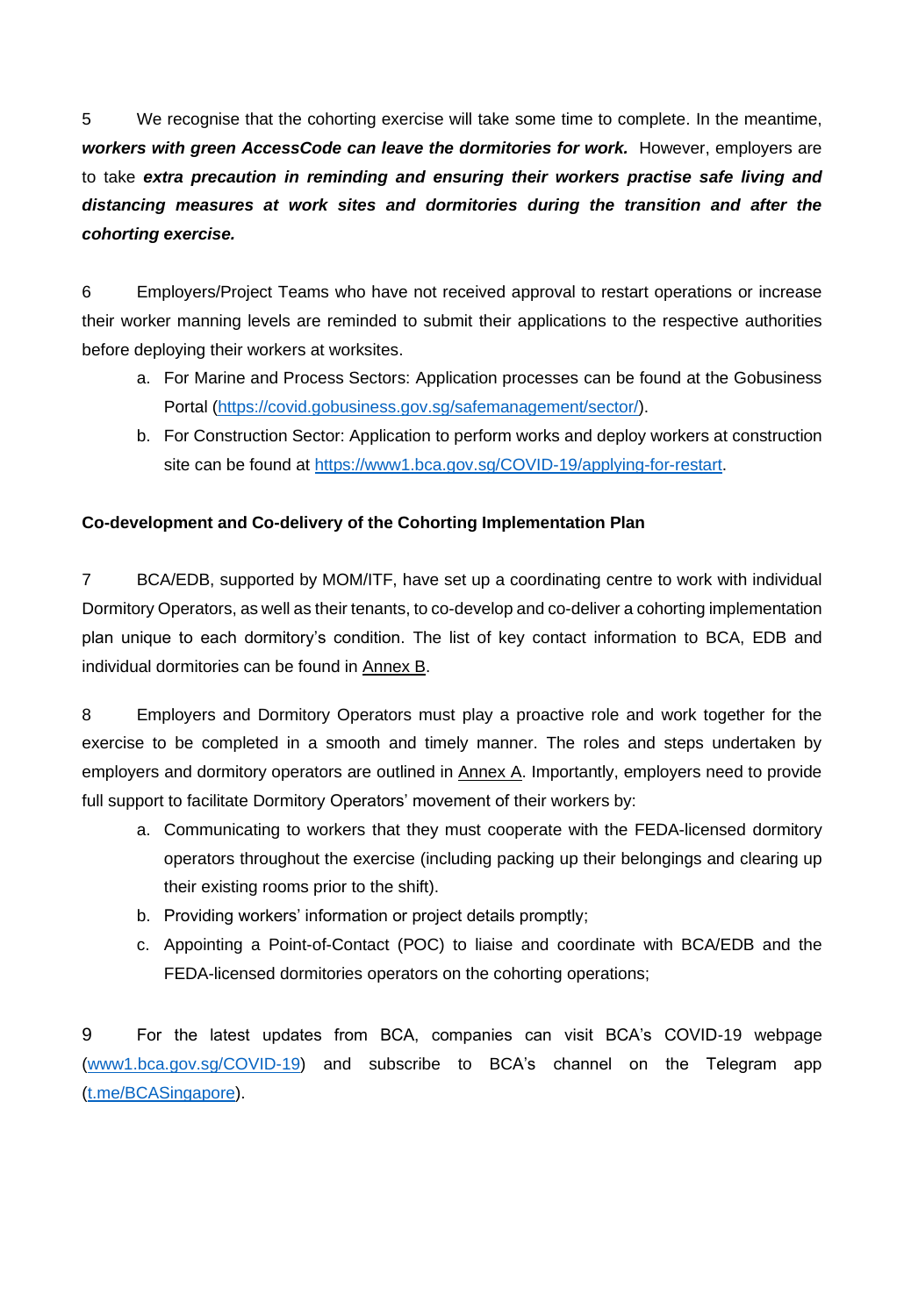| <b>Stages</b> | <b>Actions</b>                                                                        |
|---------------|---------------------------------------------------------------------------------------|
| Preparation   | 1. [Dormitory Operators and Employers] Work with BCA/EDB and plan the                 |
| for Shift     | cohorting schedule by floor or block (where applicable) as well as employers          |
|               | on the room allocation details                                                        |
|               | [Dormitory Operators] Inform employers and workers of the cohorting<br>2.             |
|               | schedule and room allocation details                                                  |
|               | <b>[Employers]</b> Inform workers on the cohorting schedule and room allocation<br>3. |
|               | details to workers in advance to facilitate packing up                                |
|               | <b>[Employers]</b> Communicate to workers to cooperate with the FEDA-licensed<br>4.   |
|               | dormitories operators on the cohorting operations, including the need to clear        |
|               | up and make good their existing rooms prior to shifting                               |
|               | [Employers] Assign a point-of-contact (POC) to liaise and coordinate with<br>5.       |
|               | BCA/EDB and the FEDA-licensed dormitories operators on the cohorting                  |
|               | operations (Note: POC should also be present on the day of shifting to manage         |
|               | their workers' queries and facilitate the operations accordingly.)                    |
|               | [Employers] Update FEDA-licensed dormitories operators on the POC<br>6.               |
|               | assigned                                                                              |
|               | 7. <b>[Dormitory Operators]</b> Assist the workers to prepare for the shift, FEDA-    |
|               | licensed dormitories operators to provide the necessary resources and/or              |
|               | materials (e.g. trollies, boxes, cleaning supplier etc) for workers to pack and       |
|               | move their personal belongings as well as clean up their existing rooms               |
| Day of Shift  | 8.<br>[Dormitory Operators] Coordinate workers and execute cohorting plans            |
|               | (Supported by BCA/EDB and Forward Assurance and Support Teams (FAST))                 |
|               | <b>[Employers]</b> POC should also be present on the day of shifting to manage<br>9.  |
|               | their workers' queries and facilitate the operations accordingly and be on            |
|               | stand-by to address issues that may arise during shifting of workers                  |
| Post-Shift    | 10. [Dormitory Operators] Conduct a physical check to ensure that all workers         |
|               | scheduled for the shift had been relocated to the allocated rooms accordingly         |
|               | before updating the nominal roll                                                      |
|               | 11. <b>[Dormitory Operators]</b> Update the necessary records (e.g. workers' access   |
|               | cards, update nominal rolls)                                                          |
|               | 12. [Dormitory Operators] Confirm the final room details with the respective          |
|               | employers.                                                                            |
|               | 13. [Employers] Update accommodation addresses and unit number of workers             |
|               | on the Ministry of Manpower (MOM)'s Online Foreign Worker Address Service             |
|               | (OFWAS).                                                                              |

# **Annex A: Step-by-Step Guide on Worker Cohorting in FEDA-licensed dormitories**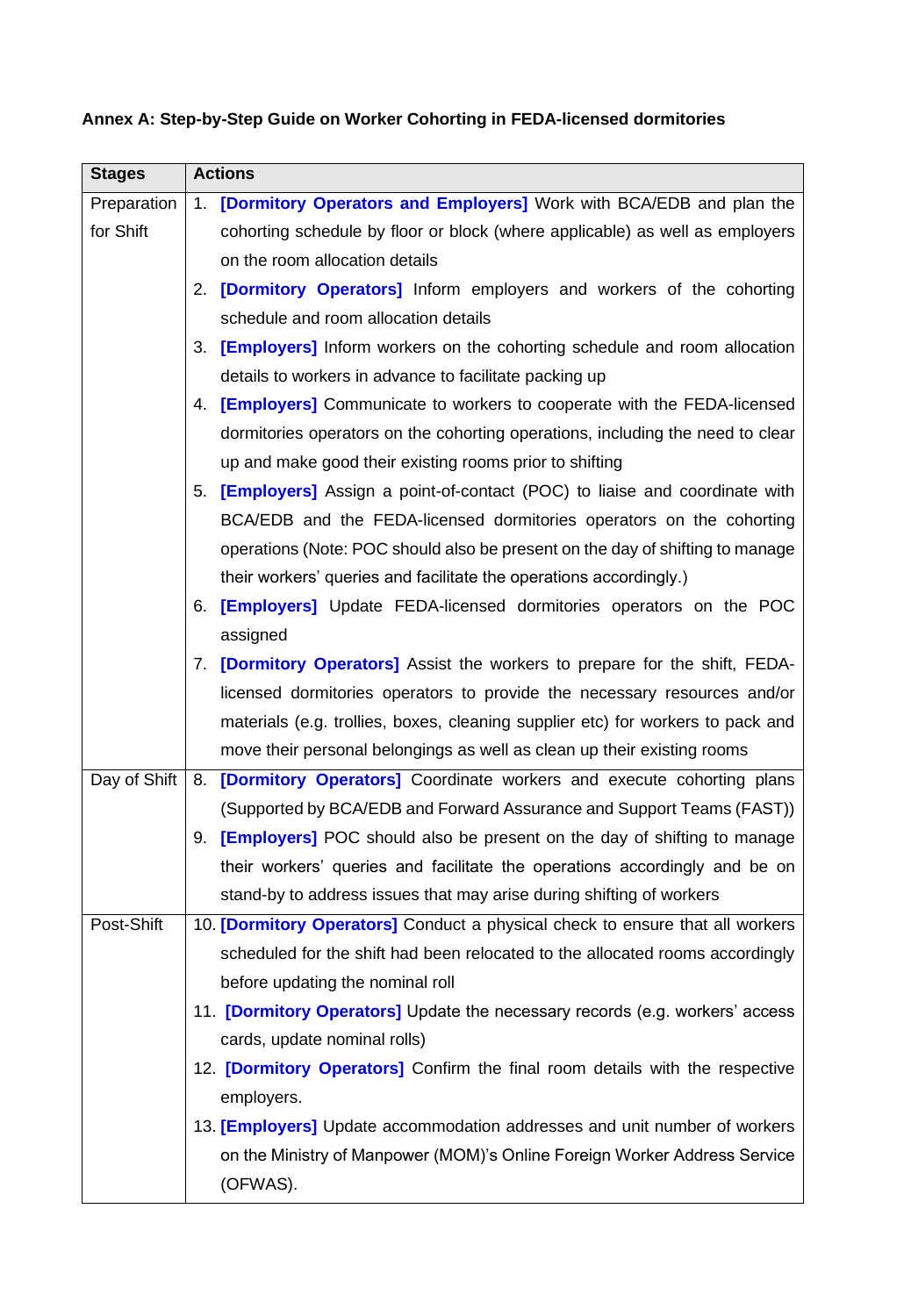# **Annex B: List of Key Contact Persons**

| S/N             | Organisation                                                                  | <b>Name</b>                   | <b>Contact No.</b> | <b>Email</b>                       |
|-----------------|-------------------------------------------------------------------------------|-------------------------------|--------------------|------------------------------------|
|                 | <b>BCA</b>                                                                    |                               |                    | BCA SafeAccom_Cohorting@bca.gov.sg |
| $\overline{2}$  | <b>EDB</b>                                                                    |                               |                    | Covid@edb.gov.sg.                  |
| 3               | Acacia Lodge                                                                  | <b>Teoh Soo Huat</b>          | 63170457           | SH.Teoh@keppelhousing.com          |
| $\overline{4}$  | Alaunia Lodge                                                                 | Ng Chin Chye                  | 67506476           | chinchye.ng@sembmarine.com         |
| 5               | Avery Lodge                                                                   | Raymond Mak Kong Mun          | 62659616           | raymond@averic.com.sg              |
| 6               | <b>Blue Stars Dormitory</b>                                                   | Fong Yew Kong, Sean           | 68676955 (Ext 101) | sean@mesgroup.com.sg               |
| $\overline{7}$  | <b>Brani Residences</b>                                                       | Tan Yeow Chin                 | 62778802           | yctan@globalpsa.com                |
| 8               | Cassia @ Penjuru                                                              | <b>Teoh Soo Huat</b>          | 66640581           | sh.teoh@keppelhousing.com          |
| 9               | <b>CDPL Tuas Dormitory</b>                                                    | Allan Tan Guo Zhong           | 63163882           | tuasdorm@gmail.com                 |
| 10              | <b>Central Staff Apartments</b>                                               | Lian Kah Geok (Eleen)         | 62885448           | maxiconsultancy@yahoo.com.sg       |
| 11              | Centurion - Lian Beng (Papan) Pte Ltd<br>[also known as Aspri Westlite Papan] | Tan Kah Aik                   | 62551028           | mike.tan@westlite.com.sg           |
| 12              | Changi Lodge 2                                                                | Koh Hui Liam (William)        | 65876200           | william@s11dorms.com               |
| 13              | Cochrane Lodge 1                                                              | <b>Mohamed Faizal Ali</b>     | 67521210           | mohamed@vobis.com.sq               |
| 14              | Cochrane Lodge 2                                                              | <b>Mohamed Faizal Ali</b>     | 67521210           | mohamed@vobis.com.sq               |
| 15              | Homestay Lodge                                                                | Mohamed Fuad Bin Abdul Rahman | 67419988           | fuad@homestaymgt.com.sg            |
| 16              | <b>Hulett Dormitory</b>                                                       | Jack Ng Yong Hern             | 68511028           | jack.ng@chuanlim.com               |
| 17              | <b>Jurong Apartments</b>                                                      | Chris Tan Kok Tuck            | 65586155           | Chris.tan@cwservices.com           |
| 18              | Jurong Penjuru Dormitory 1                                                    | Yeo Chee How Douglas          | 62640700           | douglas@mesgroup.com.sg            |
| 19              | Jurong Penjuru Dormitory 2                                                    | <b>Samuel Francis</b>         | 63372666           | samuel@mesgroup.com.sg             |
| 20              | <b>Kian Teck Dormitory</b>                                                    | Muhammad Muzaffar Bin Amin    | 62611280           | muzaffar@averic.com.sq             |
| 21              | Kian Teck Hostel                                                              | Gilbert Ho Tee Yong           | 62664327           | gilbert.ho@keppelhousing.com       |
| 22              | Kranji Lodge 1                                                                | Aaron Lim                     | 63687501           | aaronlim@vobis.com.sq              |
| $\overline{23}$ | Mandai Lodge 1                                                                | Christina Goh Choy Boon       | 63622851           | Christina.goh@cwservices.com       |
| 24              | North Coast Lodge                                                             | Stephen Ong Hock Shing        | 63622180           | stephen@dracoventure.com           |
| 25              | Pasir Panjang Residence                                                       | Tan Yeow Chin                 | 62778802           | yctan@globalpsa.com                |
| 26              | PPT Lodge 1A                                                                  | Toh Chee Keong                | 65563118           | cktoh@teeup.com.sq                 |
| $\overline{27}$ | PPT Lodge 1B                                                                  | Syafwan Farrell               | 65876200           | syafwan@s11capital.com             |
| 28              | <b>SCM Tuas Lodge</b>                                                         | Jimmy Kong                    | 63754824           | jimmy.kong@sembmarine.com          |
| 29              | <b>Shaw Lodge Dormitory</b>                                                   | Henry Wong Chee Keong         | 62837368           | henry@shawlodge.sg                 |
| 30              | Space @ Tuas Apartment                                                        | Jovita Kon                    | 97322725           | Jovita.kon@tsgrp.com.sg            |
| 31              | <b>SSKBJV</b>                                                                 | Alexander Wu                  | 62995880           | alex@dwall.com.sg                  |
| 32              | Sungei Tengah Lodge                                                           | Velukkannu Uma Sankar         | 68912232           | sankar@stlodge.sg                  |
| 33              | <b>Tampines Dormitory</b>                                                     | Rafeah Md Ghani               | 67846929           | rafeah.ghani@averic.com.sq         |